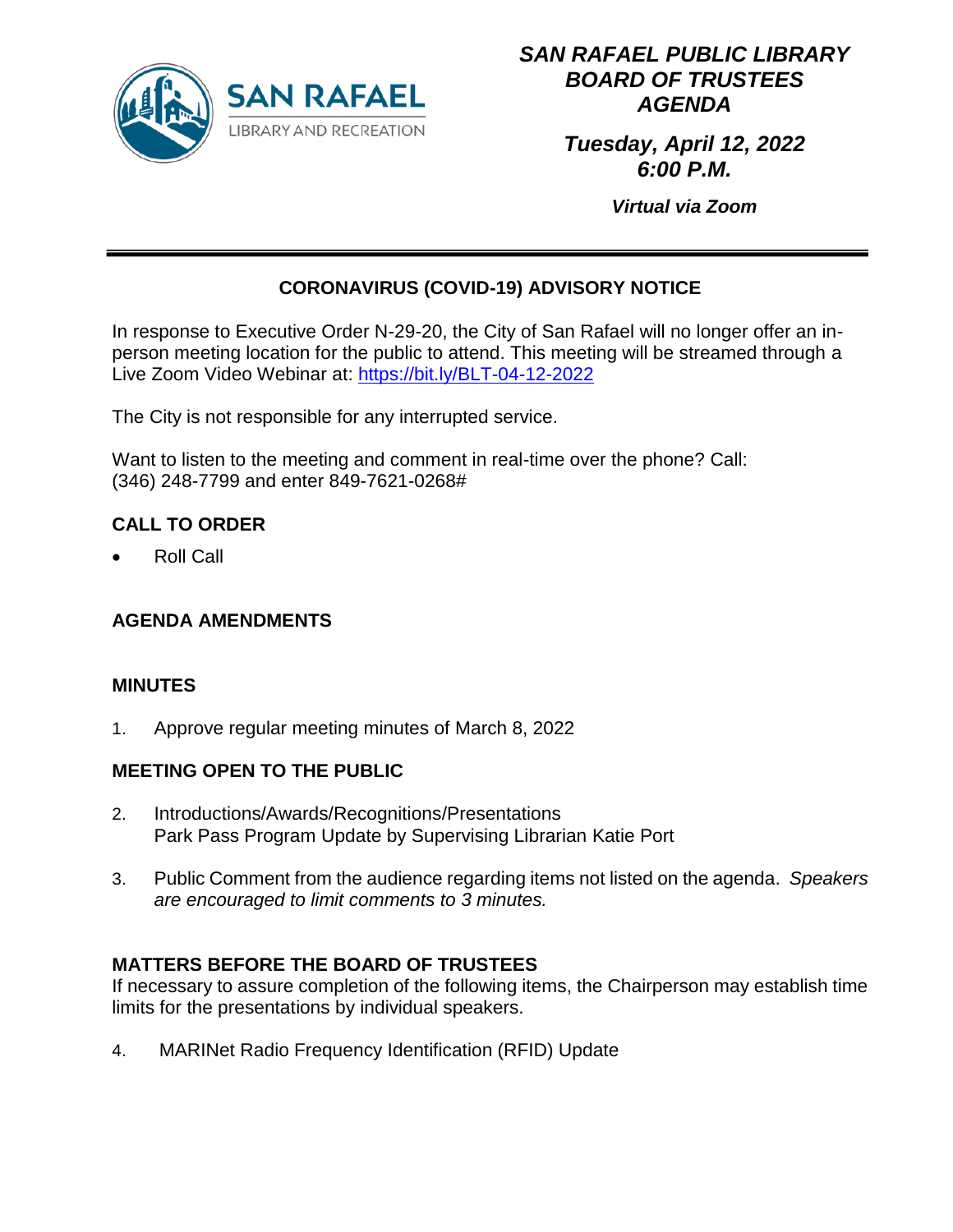### **BOARD REPORTS AND COMMENTS**

- 5. Other brief reports on any meetings, conferences, and/or seminars attended by Board members.
	- Parks & Recreation Master Plan Steering Committee

### **STAFF REPORTS AND COMMENTS**

6. Other brief program updates or reports on any meetings, conferences, and/or seminars attended by staff:

### **NEXT MEETING: May 10, 2022**

### **FUTURE AGENDA TOPICS**

### **ADJOURNMENT**

#### **Notice**

*Any records relating to an agenda item, received by a majority or more of the Board less than 72 hours before the meeting shall be available for inspection in the Library, 1100 E Street. Sign Language interpreters and assistive listening devices may be requested by calling (415) 485-3066 (voice), emailing Lindsay.lara@cityofsanrafael.org or using the California Telecommunications Relay Service by dialing "711", at least 72 hours in advance of the meeting. Copies of documents are available in accessible formats upon request. Public transportation is available through Golden Gate Transit, Line 22 or 23. Paratransit is available by calling Whistlestop. Wheels at (415) 454-0964. To allow individuals with environmental illness or multiple chemical sensitivity to attend the meeting/hearing, individuals are requested to refrain from wearing scented products.*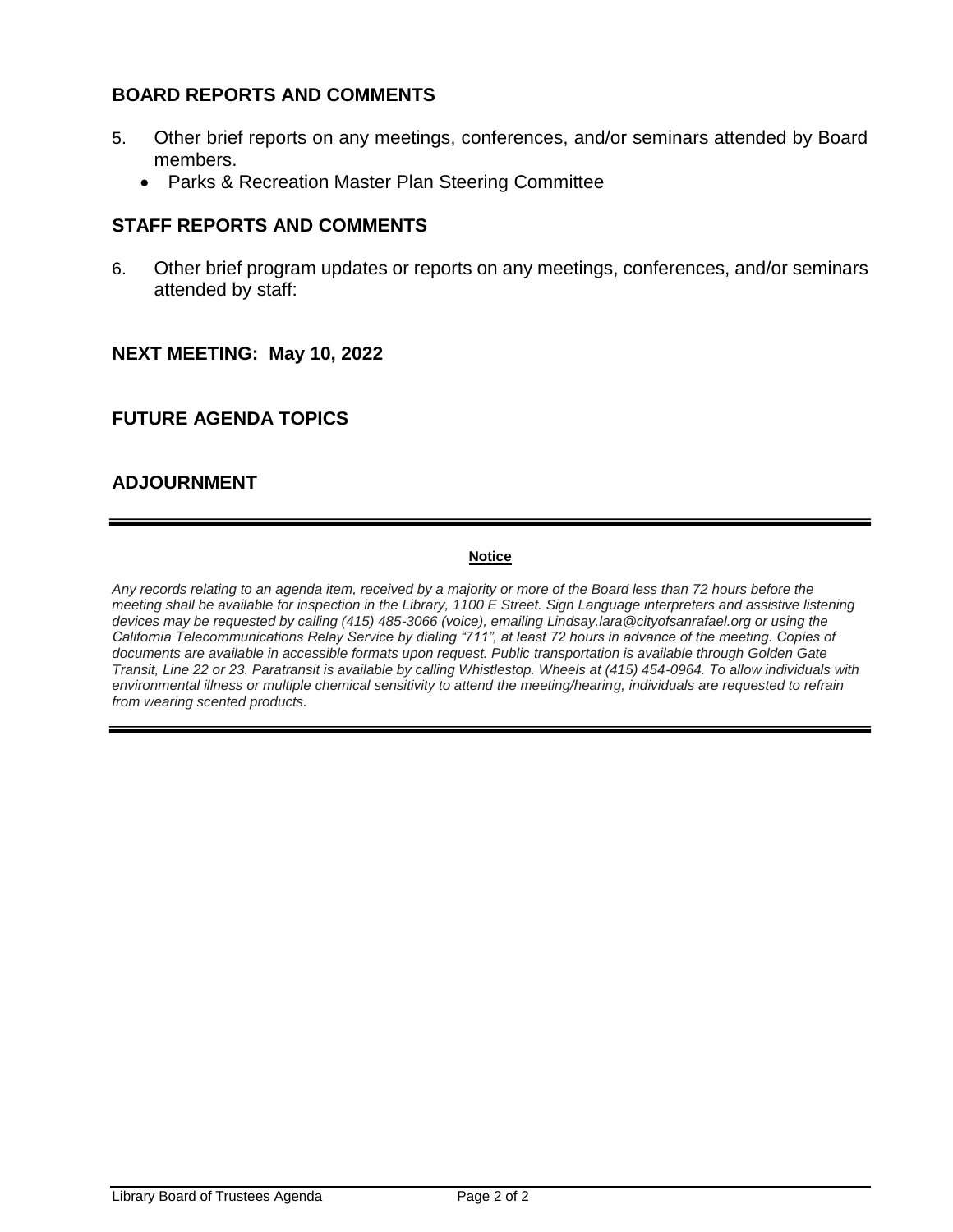

### **BOARD OF LIBRARY TRUSTEES**

**MINUTES**

### **San Rafael Library – 1100 E Street, San Rafael, CA March 8, 2022 – 6:00 P.M. Virtual Meeting Recording Link: <https://www.youtube.com/watch?v=2J5vVW9nrFQ>**

**\_\_\_\_\_\_\_\_\_\_\_\_\_\_\_\_\_\_\_\_\_\_\_\_\_\_\_\_\_\_\_\_\_\_\_\_\_\_\_\_\_\_\_\_\_\_\_\_\_\_\_\_\_\_\_\_**

### **CALL TO ORDER**

Chair Duque Hughes called the meeting to order at 6:03 P.M.

### **Roll Call**

- **Present:** Trustee Cortes Chair Duque Hughes Trustee Han Trustee Vahdat
- **Absent:** Trustee Lentini
- **Also Present:** Susan Andrade-Wax, Library & Recreation Director Henry Bankhead, Assistant Library & Recreation Director/City Librarian Catherine Quffa, Assistant Library & Recreation Director Jinder Banwait, Administrative Analyst Jill Tokutomi, Supervising Librarian

### **AGENDA AMENDMENTS**

None.

### **MINUTES**

### **1. Approve Regular Meeting Minutes of February 8, 2022**

Chair Duque Hughes invited public comment; however, there was none. Trustees provided comments.

The minutes of February 8, 2022 were approved as submitted.

Trustee Cortes moved, and Trustee Vahdat seconded to approve the minutes of the February 8, 2022 meeting.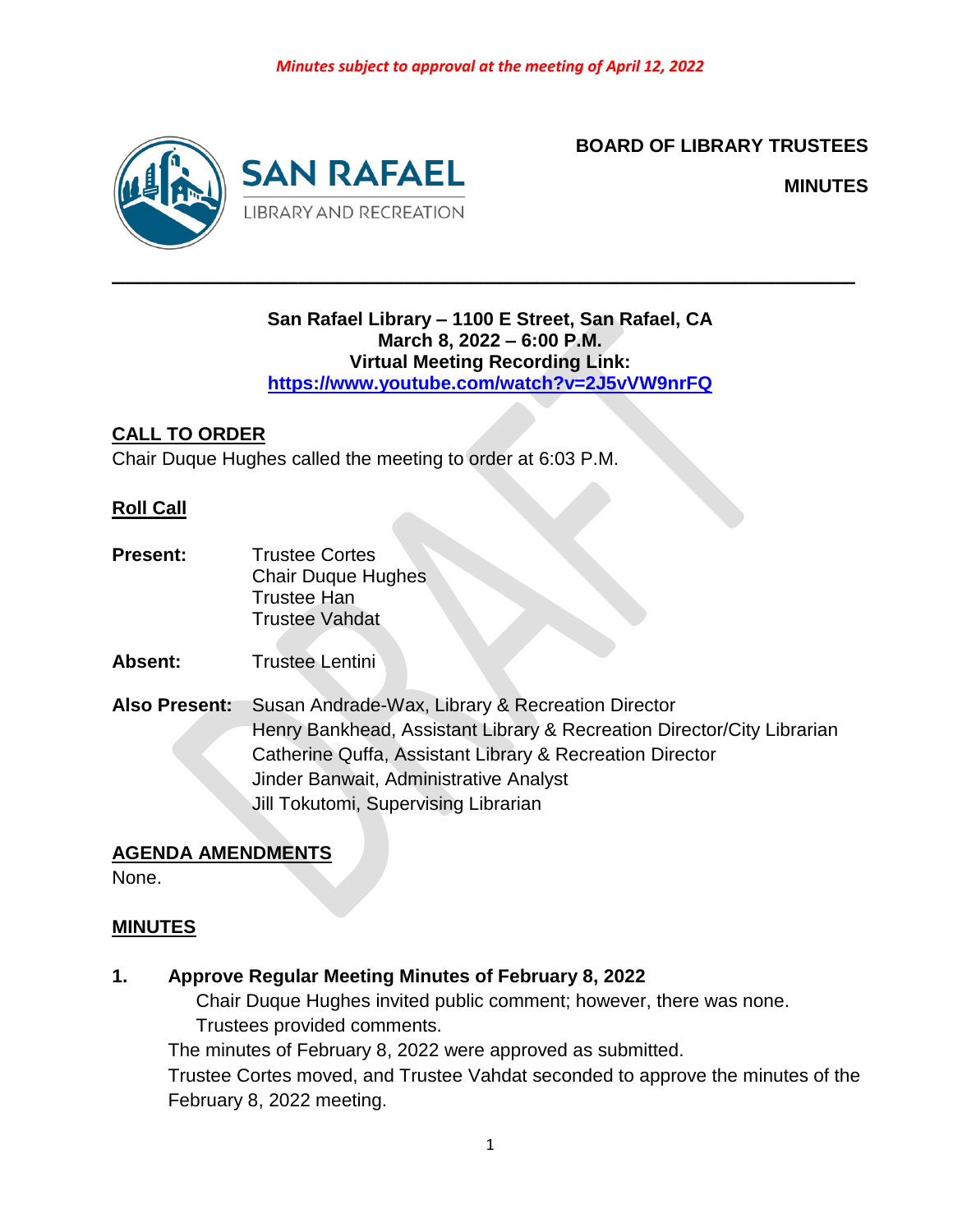Ayes: Trustees: Cortes, Han, Vahdat, & Duque Hughes Noes: Trustees: None Absent: Trustees: Lentini Abstain: Trustees: None

*Minutes approved as submitted.*

### **MEETING OPEN TO THE PUBLIC**

**2. Introductions/Awards/Recognitions/Presentations Introduction – Catherine Quffa, Incoming Library & Recreation Director** Staff responded to questions from the Trustees. Chair Duque Hughes invited public comment; however, there was none. Trustees provided comments.

> **New Manga Collection by Supervising Librarian Jill Tokutomi** Staff responded to questions from the Trustees. Chair Duque Hughes invited public comment; however, there was none. Trustees provided comments.

**3. Public Comment from the audience regarding items not listed on the agenda** None.

### **MATTERS BEFORE THE BOARD**

### **4. Community Wellness Assistant Program Update**

Presentation by Henry Bankhead, Assistant Library and Recreation Director/City Librarian

Staff responded to questions from the Trustees. Chair Duque Hughes invited public comment; however, there was none. Trustees provided comments.

Trustee Vahdat asked when this presentation will be presented at the California Library Association Conference.

### **5. 1000 Books before Kindergarten Program Update**

Presentation by Jill Tokutomi, Supervising Librarian Staff responded to questions from the Trustees. Chair Duque Hughes invited public comment; however, there was none. Trustees provided comments.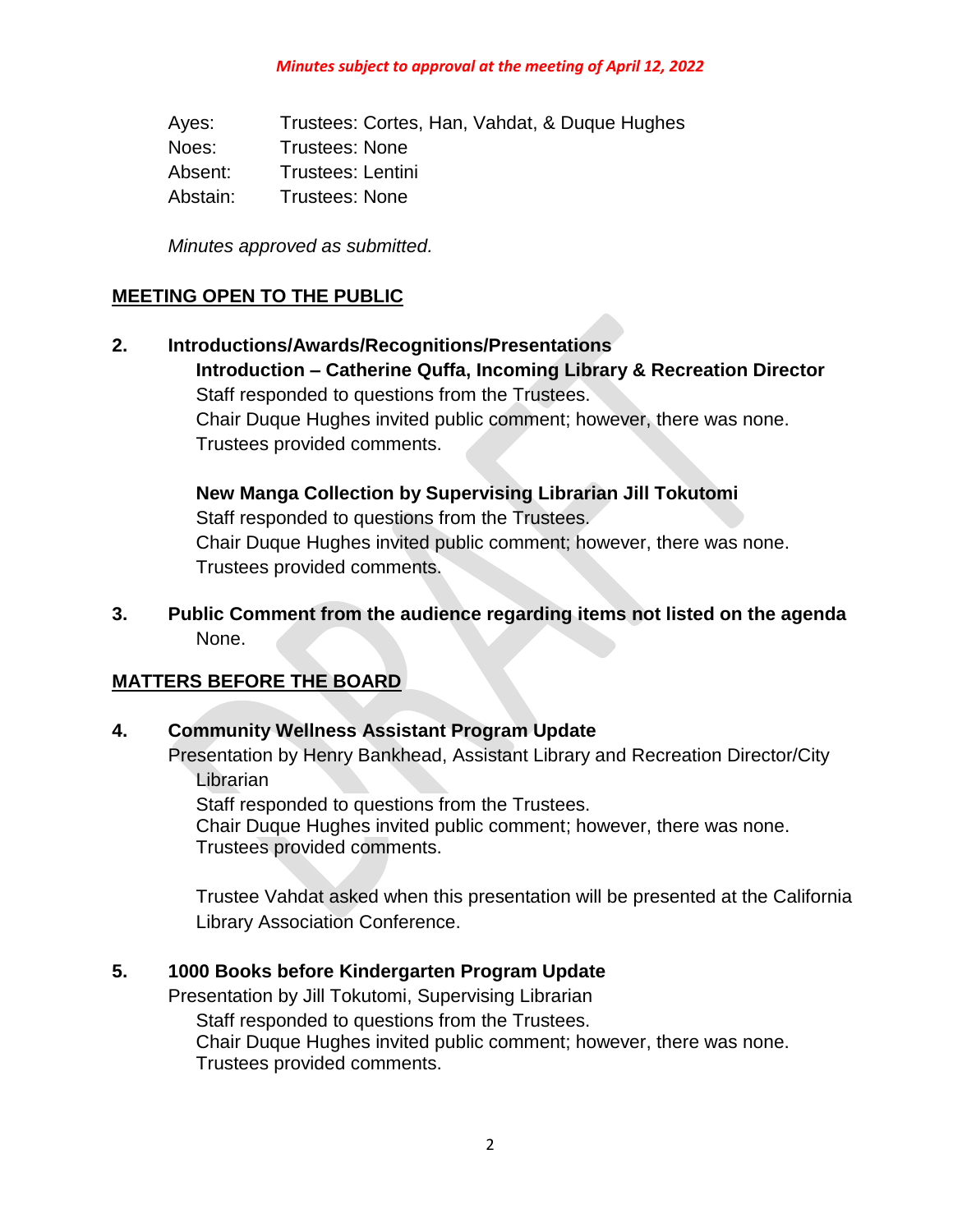### **BOARD REPORTS AND COMMENTS**

**6. Other brief reports on any meetings, conferences, and/or seminars attended by Board members.**

None.

### **STAFF REPORTS AND COMMENTS**

**7. Other brief program updates or reports on any meetings, conferences, and/or seminars attended by staff**

Presentation by Henry Bankhead, Assistant Library and Recreation Director/City Librarian and Susan Andrade-Wax, Library & Recreation Director Staff responded to questions from the Trustees. Chair Duque Hughes invited public comment; however, there was none. Trustees provided comments.

### **NEXT MEETING: April 12, 2022**

### **FUTURE AGENDA TOPICS**

• RFID Tagging Update

### **ADJOURNMENT**

The meeting was adjourned at 7:06 P.M.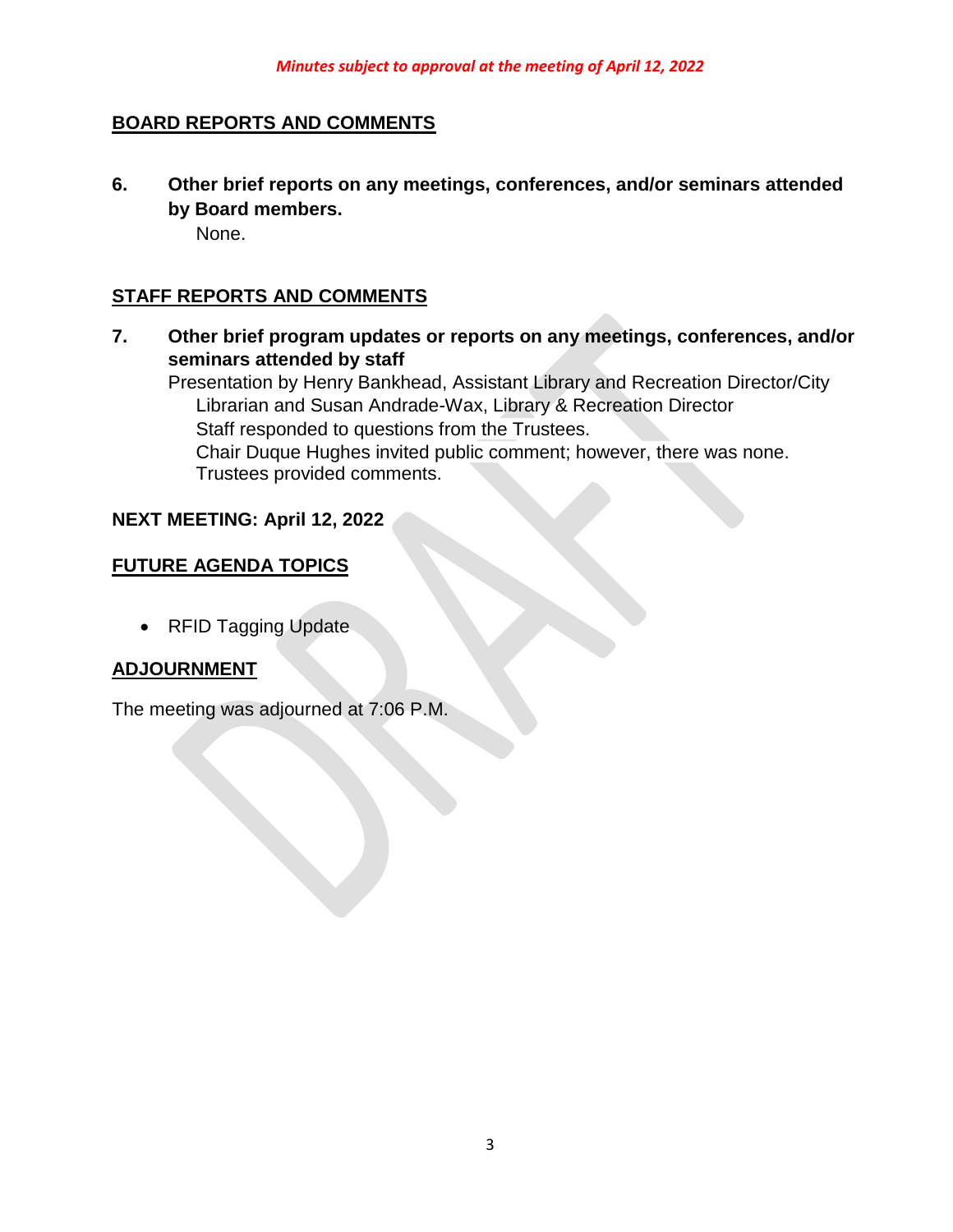

**April 12, 2022 Item #4**

## **TITLE: MARINet Radio Frequency Identification (RFID) Update**

#### **SUMMARY**

MARINet as a library system has been a late adopter of Radio Frequency Identification (RFID) tagging for library items. RFID a system where the unique identifier, the barcode, is encoded in a radio tag that is read by a specially designed reader in the form of a pad or surface. This system allows more efficient processing of books both manually and by automated systems, called Automated Materials Handling (AMH) systems, which will bulk sort returned materials without staff having to physically manipulate each item.

### **RECOMMENDATION:**

That the Board of Trustees receive the report and provide feedback.

### **BACKGROUND:**

MARINet, which is comprised of all the libraries in Marin County including seven public libraries and two colleges, recently made a collective decision to add RFID tags to all materials (books, DVDs, etc.) in the system. This decision came after several years of discussion and consideration during which several members did not feel that RFID was needed or was a benefit for their libraries or communities. This decision was made in part because Marin County Free Library has offered to pay the initial cost of the tags to jump start this project. The MARINet board approved the project at their December 2020 meeting. The Board also approved the hiring of a consultant to identify the best RFID tags to purchase and hiring another consultant to do the tagging. The first phase of the RFID project, tagging the collections of the MARINet libraries is almost complete.

#### **DISCUSSION:**

#### *Privacy*

When RFID was first introduced there were concerns about patron privacy and the use of RFID. Some of the concerns may have been due to misperceptions that personally identifiable information was encoded on the RFID tag that could be stolen, misused, or leaked. The RFID tag only contains the unique identifier for the item (i.e. the barcode) as well as additional metadata such as the format of the item (book or DVD), or the owning library. Largely, the use of RFID and AMH have become best practices within the library field and the initial concerns about patron privacy have been put to rest.